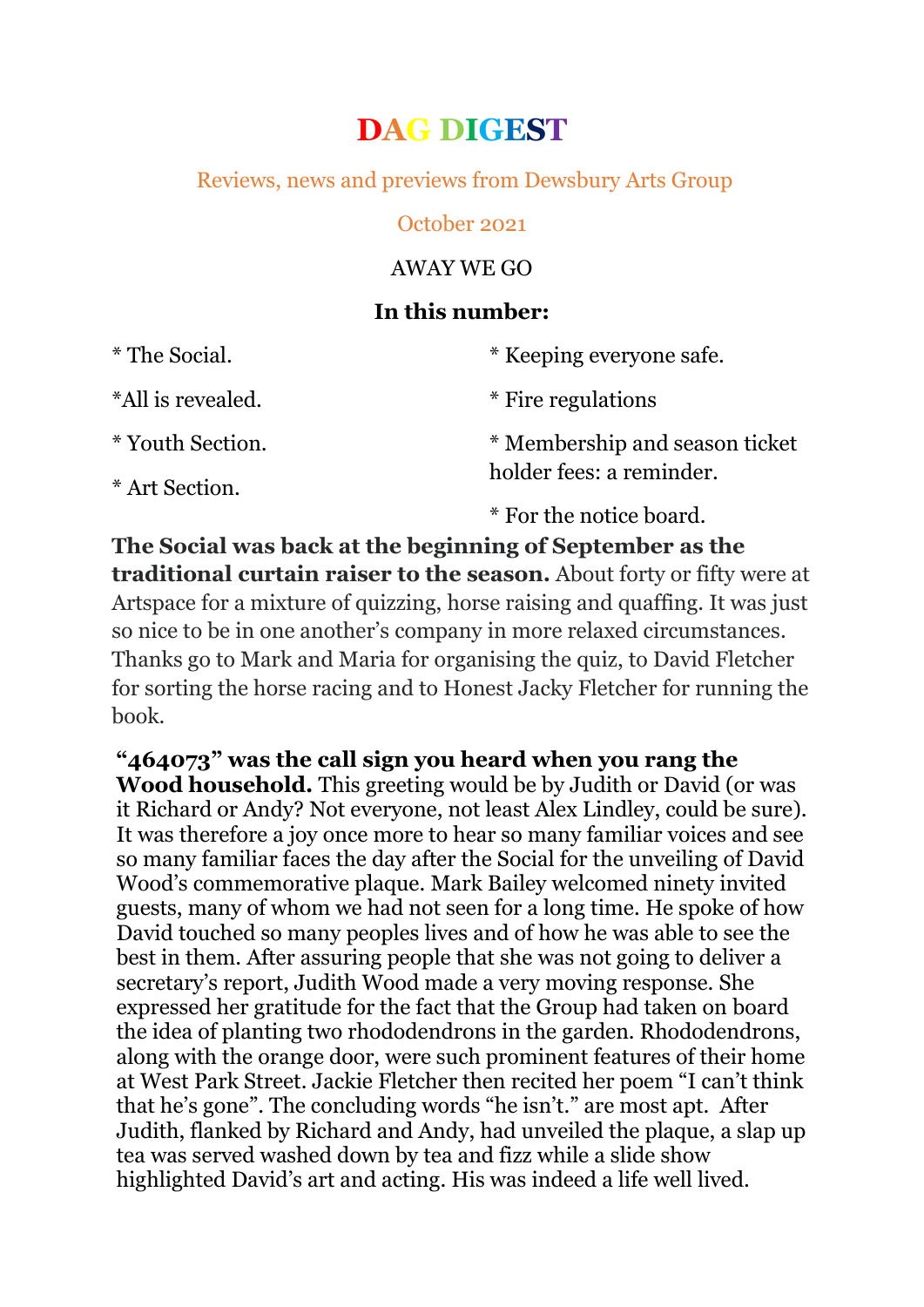**In his words of welcome, Mark Bailey recalled David Wood's words of wisdom to youth members: "Always keep acting when you are on stage as someone will always be watching you."** Maria Bailey and her team welcomed everyone back for live classes on 10th and 11th September. It was all a bit noisy and boisterous, almost as though they had never been away; it was great. Although the first year is full, with a waiting list, new members are always welcome. Please contact Maria Bailey on 078629792 or [dagyouth@btinternet.com](mailto:dagyouth@btinternet.com)

**Live drawing sessions have started up again on Wednesdays between 7 and 9 p.m.** These sessions are open to all members of the group. Whilst there is no tuition as such for absolute beginners, materials and friendly encouragement are readily to hand. For more information contact Art Secretary Zahoor Sakharker (07979316858 [haseemmultimedia@gmail.com\)](mailto:haseemmultimedia@gmail.com) or just turn up

**As part of the Group's commitment to keep everyone safe, our secretary, Jacky Fletcher, has secured a licence for the theatre under the "See it Safely" scheme.** The scheme follows Performing Arts Guidance issued by the DCMS. A health and safety assessment been carried out. The group can turn people away people with  $\text{COVID} - 19$ symptoms whether they be staff, contractors or customers. The new climate control system helps provide adequate ventilation. A strict cleaning regime has been implemented. Finally, we will make sure that procedures put in place are carried out. Whilst the wearing of face coverings is not mandatory, as a courtesy to others we ask everyone to wear a mask, unless exempt, especially in crowded areas of the building.

## **While we are on safety, please find attached the fire**

**regulations.** These are just as important as the COVID measures. Please take particular note of doors designated as fire doors. Directors and others responsible for securing the building should in particular make sure that fire doors are shut before locking up.

**Please see the attached request/reminder about payment of membership and season ticket fees.** We hope that with all the measures put in place people will be reassured to renew their membership/season ticket.

#### **FOR THE NOTICE BOARD**

for details.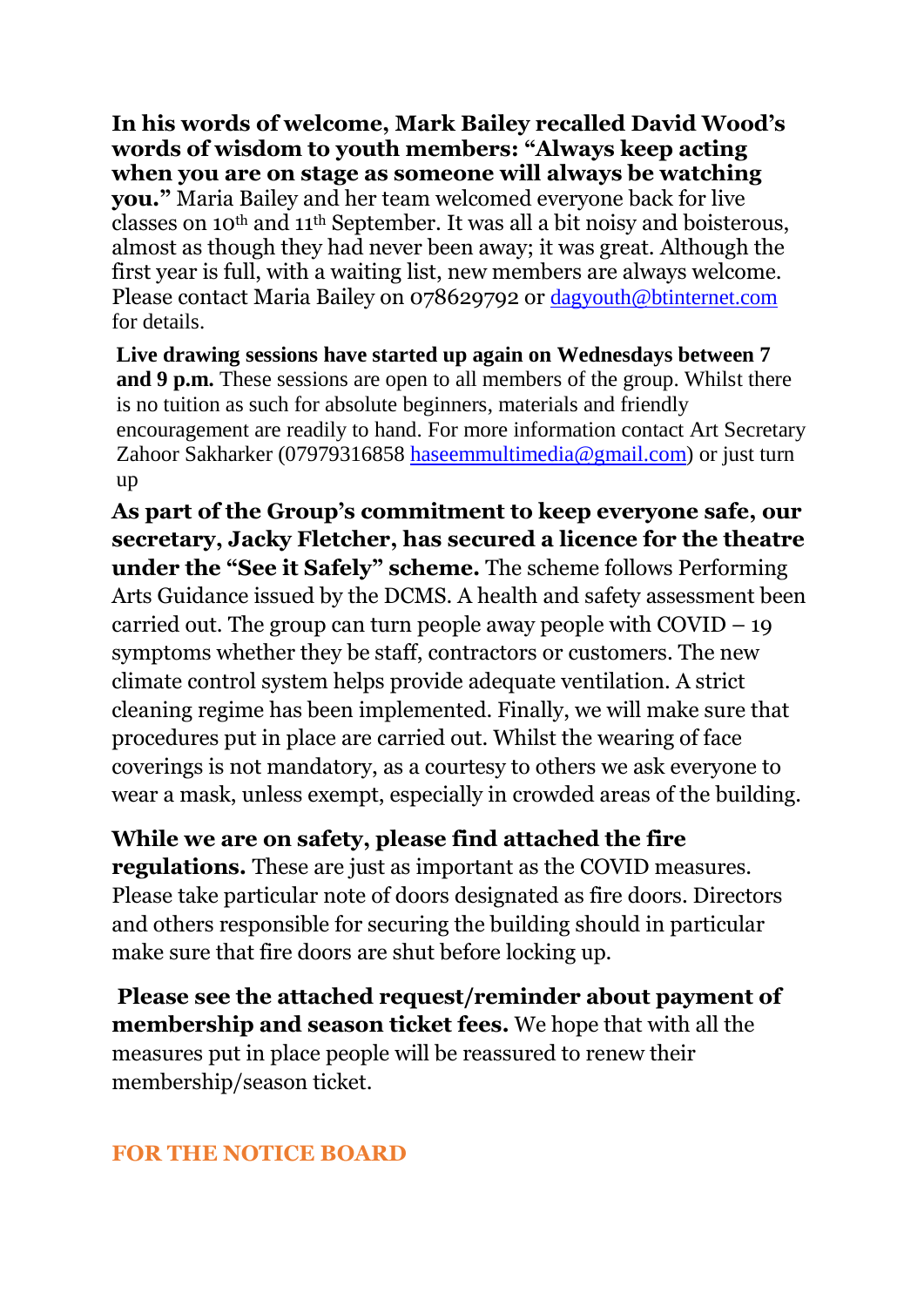# **Production.**

*20th and 22nd to 27th November 2021*

# **IT'S A WONDERFUL LIFE**

By *Margaret Elliott Nelson*

(See flyer attached)

BOOK NOW

Valid for season tickets

#### **TICKETS**

**[www.dewsburyartsgroup.info](http://www.dewsburyartsgroup.info/) or call** the **Ticket Source box office** on **03336663366**

- *If you have any queries regarding the booking, return or exchanging of tickets, please ring David Fletcher on 01924 505861 or e-mail: [dewsburyartsgroup@ntlworld.com](mailto:dewsburyartsgroup@ntlworld.com)*
- *Tickets can be booked based on the assumption that at the time of the production a two thirds capacity will be possible. In the event that government regulations impose further restrictions, the Group has contingency plans in place to ensure that, wherever possible, people who have booked for a production will get to see it. For example, depending on the level of demand, extra performances may be added.*

### **Auditions**–see details attached

**Ahead of every audition there will be a pre audition.** Everyone is welcome to come along for an informal read through and perhaps, a chat with the director.

**PLEASE NOTE: Auditions are by appointment only. To secure your slot, please contact the director.**

### **BAZAAR AND RUMMAGE**

*By Sue Townsend*

Audition: 19th October